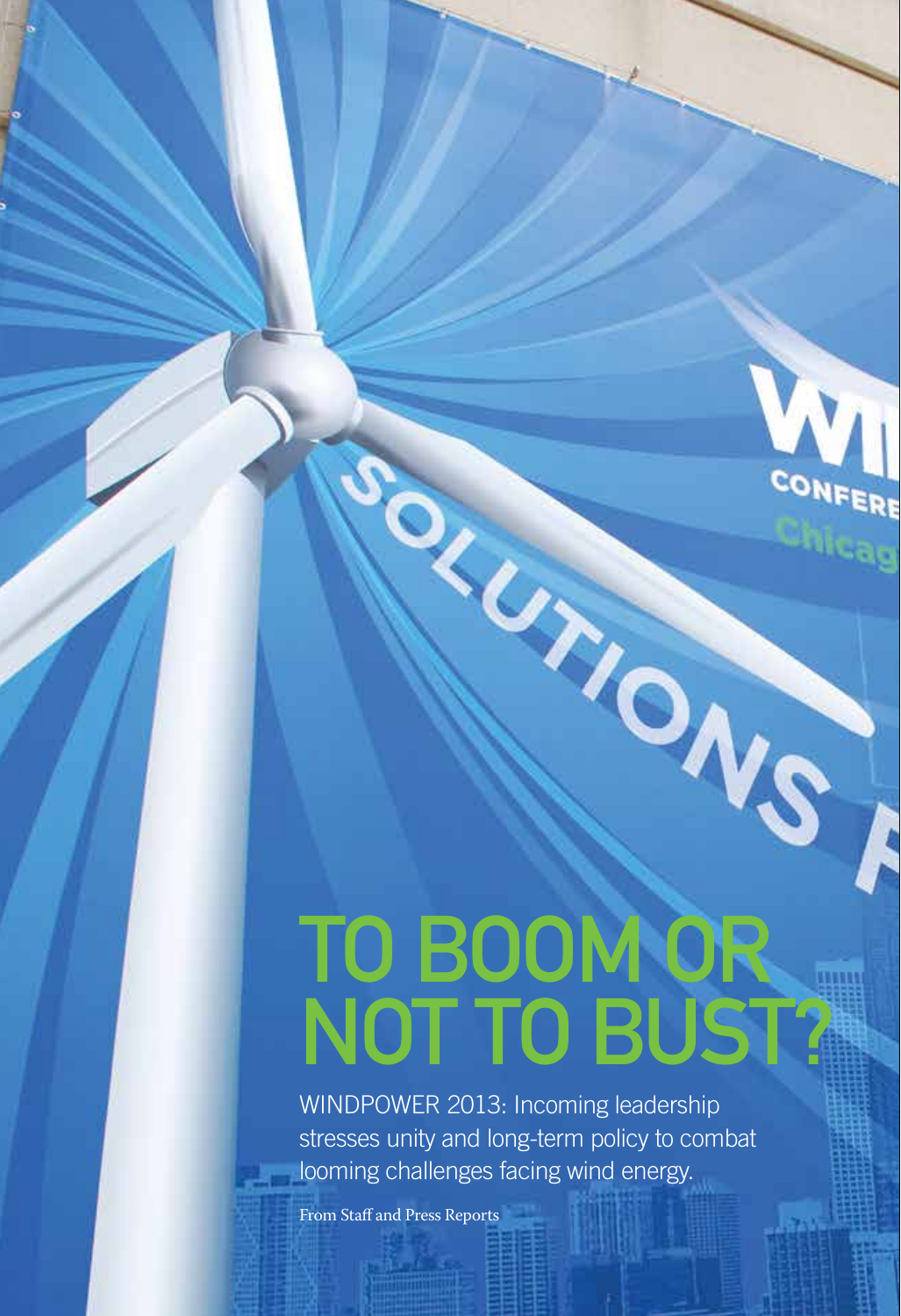

COMING OFF A YEAR WHEN WIND ENERGY experienced the highest amount of growth in its history, industry players wasted little time celebrating as they convened in Chicago on May 5-8 for the American Wind Energy Association's annual WINDPOWER Conference and Exhibition.

In 2012, driven largely by the looming December 31 expiration of the Production Tax Credit, wind energy developers installed more than 13GW of new wind energy capacity—exceeding 60GW of total installed wind energy capacity and making wind the leader among all power generation sources in newly installed capacity.

But the driving force behind that rapid growth is now providing uncertainty and instability, as Congress granted only a short-term extension of the PTC as part of the lastminute "fiscal cliff" negotiations early this year.

Overcoming that uncertainty and instability was a central theme throughout the conference, as evidenced by the event's "Solutions for Success" slogan.

American wind power must develop a vision for predictable policies that create a stable business environment and allow the industry to grow to its full potential, industry leaders said during the first day of the conference on May 6.

"That's good news, but it's just another chapter in a story we keep writing every day," incoming AWEA board chairman and EDP Renewables North America CEO Gabriel Alonso said regarding record installations in 2012 and future growth.

Alonso went on to say that the industry could still be "vibrant and sustainable" if it deployed significantly less than that—to the tune of about 8GW annually. However, a boombust cycle brought on by uncertain policies "does not make for a sustainable industry," he said.

The incoming chairman's comments came during and immediately following the conference's opening session, at which incoming AWEA CEO Tom Kiernan, Iowa Gov. Terry Branstad, Chicago Mayor Rahm Emanuel also spoke.

In spite of the challenges wind energy currently faces, Alonso applauded the industry's recent accomplishments. Aside from the continuous growth, "The technology evolution has been phenomenal over the last few years," Alonso said, with capacity factors surging right along with the size of blades and towers.

In outlining the association's vision for achieving stability and sustainability within the industry, Alonso described a five-pillar strategy:

First, AWEA must be strengthened so it can better advocate, provide essential data for members' success, develop standards, powerfully convey wind power's compelling message, and do more for the industry.

Second, the industry must strengthen its brand against competitors and unify its message in order for America to truly understand how wind power is good for America.

Third, the industry must develop a long-term plan and strategy that includes clear near-term and mid-term action steps.

Fourth, members of the industry must become united by tapping the power of AWEA, its regional partners, and other vehicles to speak for wind power with one voice.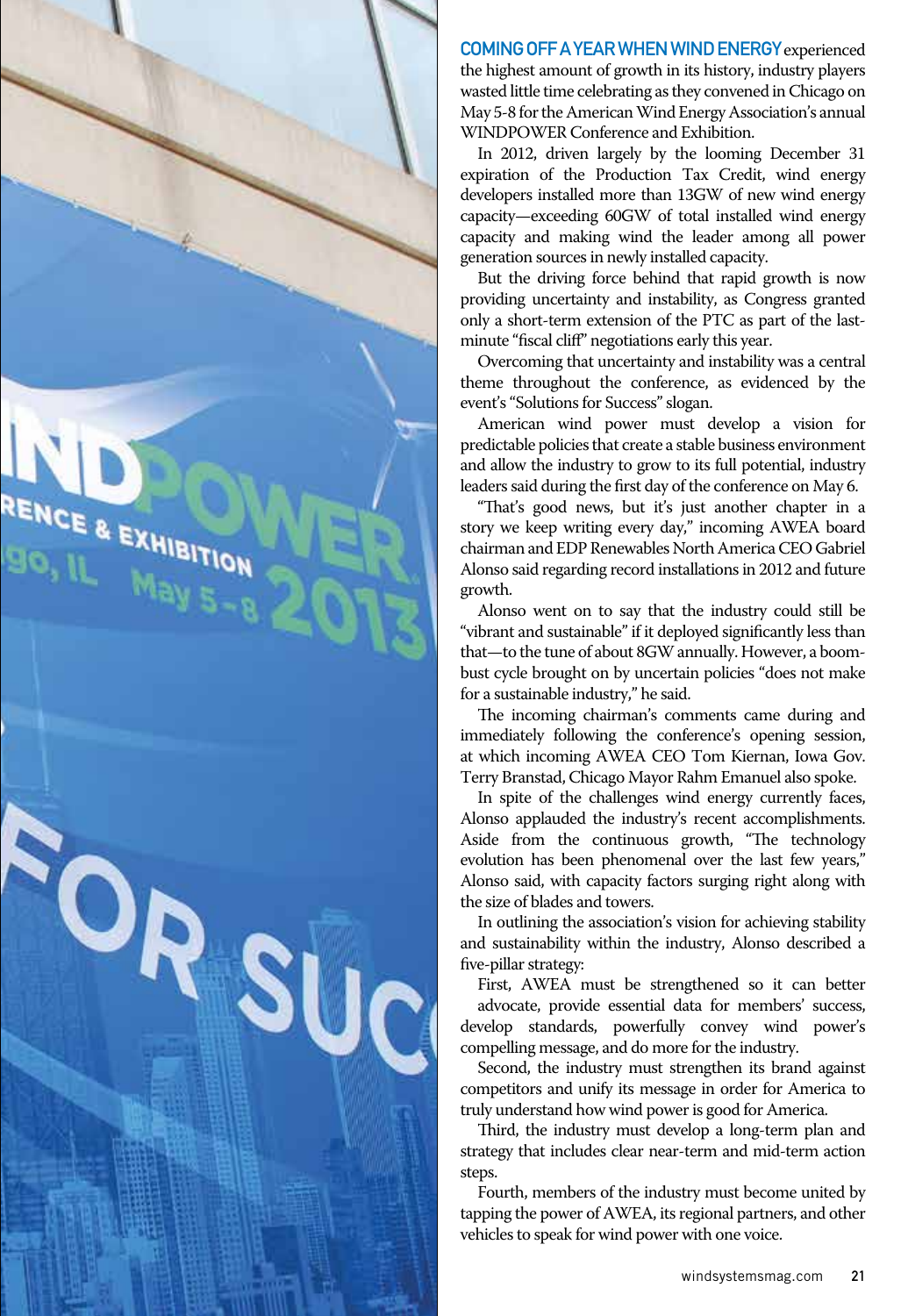Finally, "We need YOU," Alonso said. The number of people speaking to their government representatives, whether in Washington, D.C., or in their communities, must grow manifold, he said. If 100 people today are participating in trips to the nation's capital to visit with their representatives, that number must become 1,000. "You are powerful," said Alonso. "You have a message that matters."

Tom Kiernan, who would officially take on his role as AWEA CEO later in May, was officially introduced to his new industry during the opening session. Kiernan,who was previously president of the National Parks Conservation Association since 1998, and a senior official at the Environmental Protection Agency under President George H.W. Bush, said his passion for wind energy is personal.

"Wind power is clean, affordable, and homegrown," Kiernan said. "The country needs us to succeed. The natural world needs us to succeed. And frankly, my children and your children need us to succeed."

Kiernan also echoed Alonso's call for a new vision. "We need to craft a long-term plan for both the industry and for AWEA," he said.

Nevertheless, near-term issues will need to be addressed, and Kiernan made that clear. Following the opening session, he made sure that members of the media understood the immediate matter at hand. "To be clear, it is AWEA's top priority to extend the PTC and ITC."

Meanwhile, at the afternoon's Power Session, highlevel representatives of AWEA, the National Wildlife Federation, the American Wind Wildlife Institute, and the National Audubon Society joined Jose Zayas, director of the Wind and Water Power Technologies Office at the U.S. Department of Energy (DOE), to launch discussion of a new vision for the wind energy's future.

According to Zayas, DOE's new effort will succeed the "20 Percent by 2030" technical report produced by DOE in 2008, and will take into account changes in wind technology, energy markets, and competing forms of energy in the intervening years. "My job," Zayas said, "is to make sure wind energy is at the table and has a key part to play in the energy mix of the future."

The process for developing the new strategy, he said, will be a collaborative one much like that employed in developing the 20 Percent report, in which environmental groups, utilities, energy experts and others will be brought together to look at the potential for wind energy in 2020, 2030, and 2050. He said DoE's goal is to reduce carbon emissions by 80 percent by 2050.

The general session on day two of the conference featured two separate panels of wind industry leaders and prominent wind energy users, who discussed how U.S. wind energy is strongly positioned to build on its growth and status as a mainstream energy source, particularly by capitalizing on its many benefits.

During the panel discussions, industry leaders spoke of how they share the good news that the clean, affordable energy source is a win-win choice for America. The second panel of corporate purchasers of wind power – including some of the best-known brand names in American business – told how wind energy is saving their businesses money, giving them protection against energy price spikes, and making their communities cleaner.

"The business case for wind is very compelling," said Paul Gaynor, CEO of First Wind. He satated that wind power is now saving consumers large sums in Massachusetts and Connecticut—to the tune of \$1 billion and \$800 million, respectively.

Oklahoma has embraced wind energy because of the "realization that they have this great wind resource, and the price is very attractive," said Kevin Walsh, managing director for renewable energy at GE Energy Financial Services.

As the president and CEO of a company in wind energy's extensive supply chain, Shermco Industries' Ron Widup offered his own perspective on building political clout for wind power: "We have a three-pronged approach," he said. "Jobs, jobs, jobs."

Panelists spoke of the importance of wind, with its long-term power contracts, as fixed-cost insurance against volatile fossil fuel prices. Wind energy, Walsh said, is "a form of hedge because the fuel is free."

"It's about long-term stability," echoed Tim Rosenzweig, CEO of Goldwind USA. "It's a great way to lock in rates."

Panelists were bullish on continued improvements in the industry, driving down costs in all facets from technology to finance and improving turbine performance via more output. Turbines are already lasting longer than their 15-20 year expected lifespan, and that durability "will continue to get better and better," said Widup. That impacts everything from a project owner's bottom line to the cost of capital for new projects, panelists noted.

The result is that the industry is advancing much more rapidly than anyone might have predicted. Susan Reilly, CEO of RES Americas, highlighted the initiative announced yesterday to expand on the DOE's 2007 report showing the feasibility of 20 percent wind energy by 2030. "I think that's incredibly exciting for all of us because we've achieved more than what we predicted when the study was first done," she said.

After industry leaders shared their product's benefits, corporate purchasers shared their firsthand experience with the product from the user perspective, and provided hard numbers to back up the benefits.

Lee Balin, Sustainability Manager for the Bloomberg's Global Sustainability Group, reported that his company has saved \$48 million since 2008, thanks to its renewable energy purchases and efficiency programs.

"We believe [in renewable energy] as a hedge against rising fuel prices in the future," said fellow panelist Greg Butler, Global Supply Chain Stewardship Director in the Office of Global Sustainability at medical technology company BD.

For Walmart, energy is its second greatest controllable expense, said Greg Pool, senior manager for Renewable Energy and Emissions. Saving on renewable energy,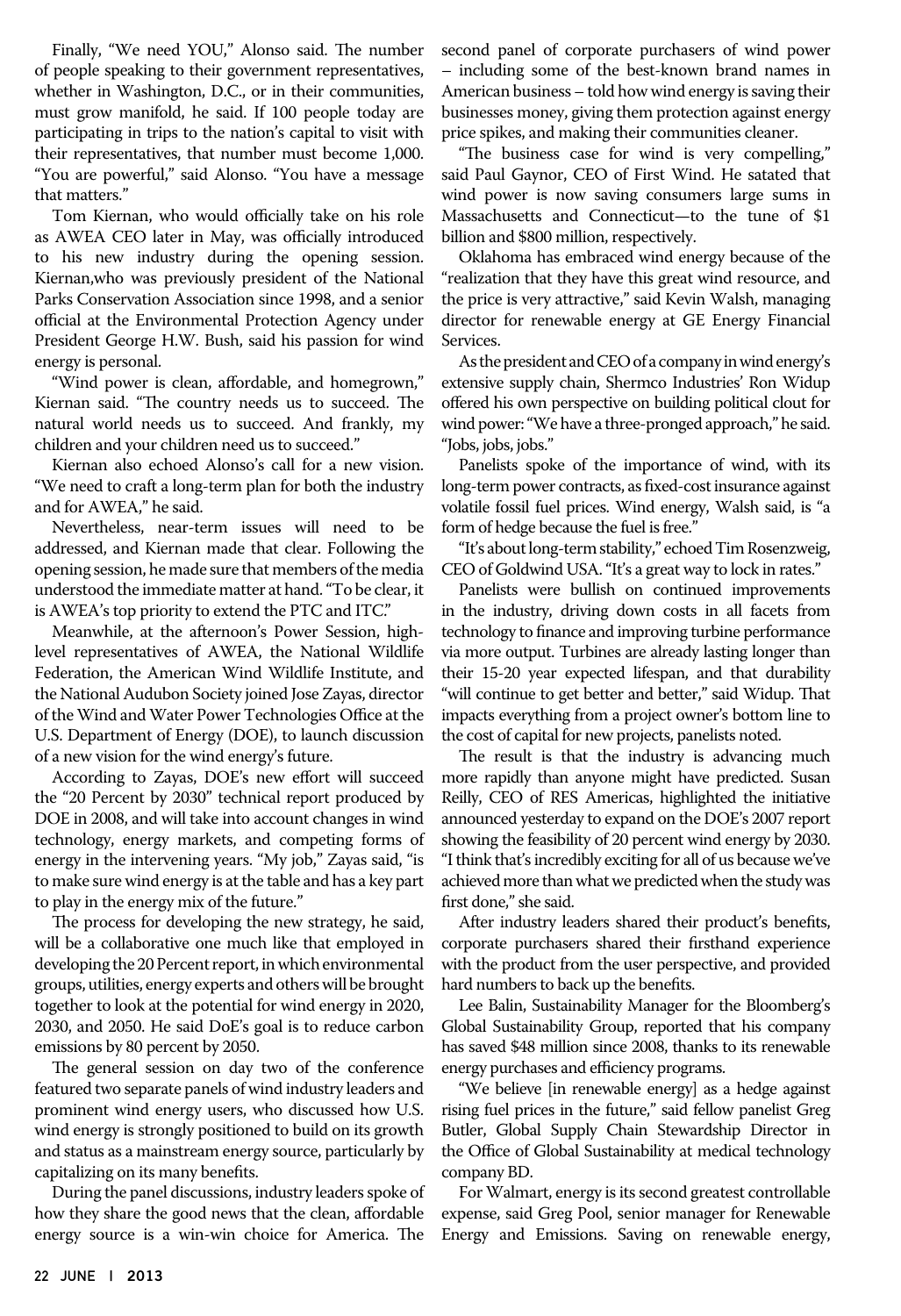therefore, helps the company's bottom line as well as helping the company in its goal to be a good global citizen, and fostering clean air in communities where it operates which in itself has economic benefits for the company, he noted. Walmart has set the bold goal of running on 100 percent renewable energy worldwide.

"Walmart is open for business to do wind deals," Pool announced. He said the industry should look beyond utilities to diversify its customer base.

Direct purchases are also in the playbook of fellow panelist Google, which must power its electron-hungry data centers as cost-effectively as possible. The tech giant has entered into PPAs for wind and even invested in projects. It purposely seeks to locate its data centers in close proximity to renewable energy and renewable resources, said Gary Demasi, director of operations for data center location strategy and energy. The company has over 260MW of wind secured through long-term contracts and utility agreements. Available wind power and utilities willing to provide it, he said, "is becoming an increasingly important part of our consideration of where we go and where we grow."

The conference also hosted more than 40 individualized sessions, including specialized technical training courses, presentation sessions, and panel discussions on a wide range of wind energy-related topics. A poster presentation and display drew submissions from more than 200 wind energy personnel.

In total, nearly 600 exhibitors and close to 10,000 attendees filled the WINDPOWER 2013's classrooms and exhibition floor, a sign that despite current challenges, the wind energy industry and its personnel are committed upholding the industry's new pledge toward sustainability, stability, and growth.

Next year's event will mark AWEA's 40th anniversary, and for the first time ever, the site for WINDPOWER 2014 will be in Las Vegas, next May 5-8. Booth reservations are now open and were selling briskly in Chicago. For details, see [www.windpowerexpo.org/2014.](http://www.windpowerexpo.org/2014)

# **NEWS FROM WINDPOWER 2013**

#### Airgenesis LLC's twin-rotor turbine design secures new power curve validation

Airgenesis LLC, designers of a unique twin-rotor utilityscale wind turbine, has announced that its turbine design has received additional power curve validation and its fourth U.S. patent. Power curve data was created and validated by DARcorp. of Lawrence, Kansas.

Findings show that the double-blade configuration offset at 30 degrees allows the wake of the front rotor miss the aft rotor, producing a 92 percent yield. Increasing rotor speed achieved higher electrical production, at the same time reducing the torque on the drive train.

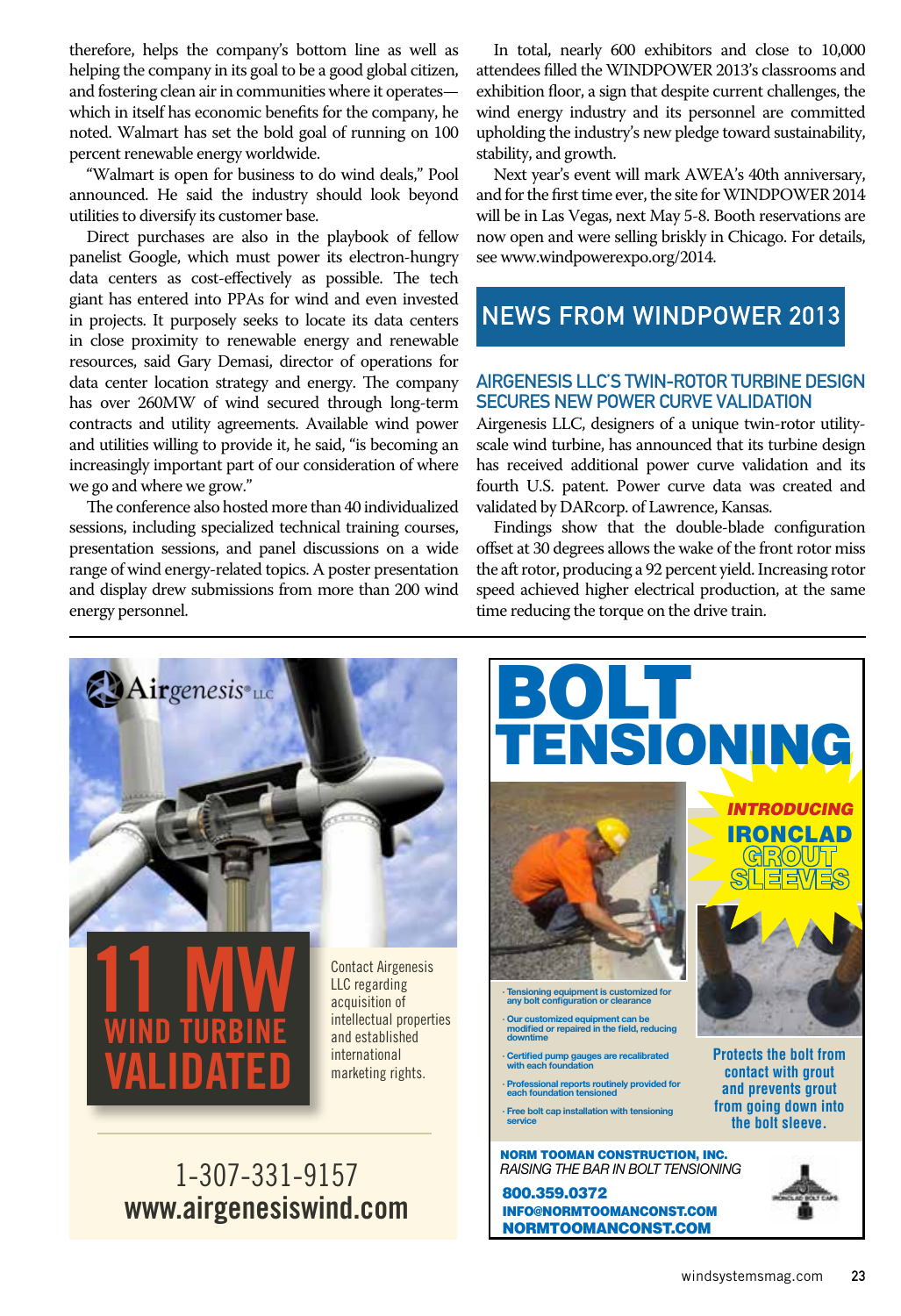

#### Wind Systems thanks WINDPOWER guests, congratulates winners

*Wind Systems* would like to thank all WINDPOWER 2013 attendees who helped make our conference a success by visiting our show booth in Chicago. Our staff was working diligently to answer your questions and share our vision of becoming your primary source for the latest, most insightful wind energy industry information available.

Each day of the exhibition at 11:30 a.m., *Wind Systems* offered conference attendees a chance to win a DBI-SALA ExoFit NEX harness from Capital Safety (see Product Showcase item on page 51) and a Snap-on toolbox.

Harness winners (top to bottom, above-left): Ben King of Laramie County Community College; Aubrey Friedman of A. Friedman & Asociates Inc.; Mark Jones of TenderLand Renewables.

Toolbox winners (top to bottom, above-right): Mark Winward of GE Energy; Travis Johnson, a student at Oklahoma State University-Oklahoma City; and Jenny Jeffrey of Complete Wind Corp.

Congratulations, winners! Thank you for coming by and participating in our drawing. If you came by our booth during the conference, but weren't one of our lucky winners, please visit us next year at WINDPOWER 2014 in Las Vegas!

DAY<sub>2</sub>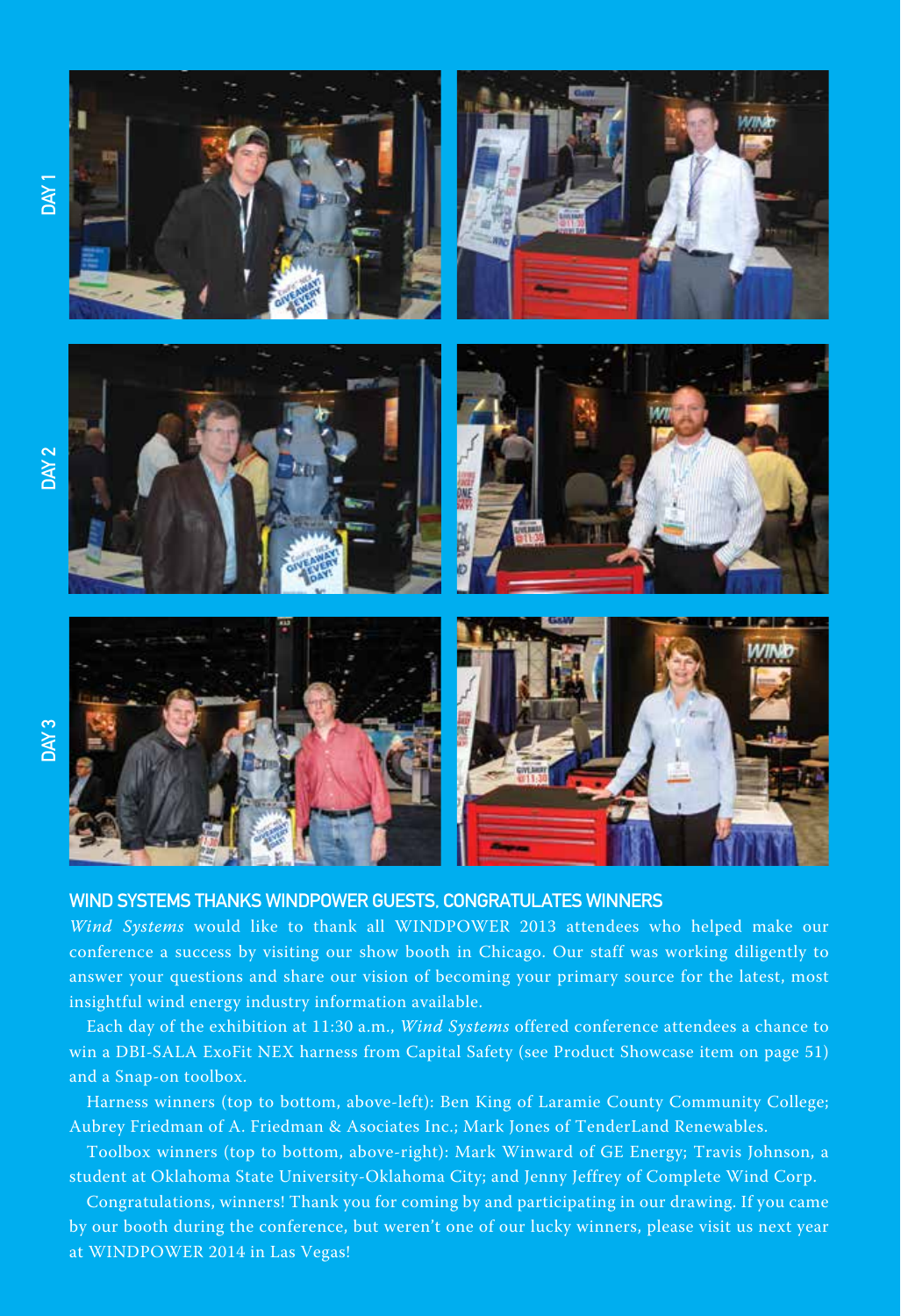The Airgenesis double-blade configuration (described at length in the April 2012 issue of Wind Systems; [http://windsystemsmag.com/article/](http://windsystemsmag.com/article/detail/357/) detail/357/) is capable of producing an unprecedented 11 net MW per tower at 16.5m/s with a 48.8 meter blade length, eliminating any need for government subsidy.

In addition, the structure can begin to produce electrical energy at wind velocities of 3m/s. Designed for maximum efficiency and ease of maintenance, the Airgenesis design results in a lighter and significantly less complicated nacelle.

installed, routine maintenance on Airgenesis' towers can be performed at ground level including swapping out generators and clutch systems. The drive system features five 50-foot drive shafts maintaining vibration free operation due to its low rpms, expansion couplers, and thrust bearings. All 12 of the turbine's generators are located at ground level.

The design allows for the relocation of a large portion of the nacelle weight to the base of the tower. A<br>sophisticated mechanical clutch sophisticated system and integrated ratcheting generator mechanism have nearly tripled the energy production of a single tower.

 "This is going to be a game changer for the wind industry," said inventor Danny J. "Skip" Smith of Wheatland, Wyo., who has invested nine years in perfecting Airgenesis' technology. "It may very well make other wind energy turbines obsolete in comparison."

Airgenesis LLC currently has more than 250 patents and patents pending encompassing 144 countries, and final engineering and CAD files are nearing completion. Airgenesis LLC carries no debt and Smith maintains 87 percent ownership.

With engineering development<br>aching successful conclusion. reaching successful conclusion, Airgenesis LLC is currently seeking<br>experienced industry investors/ experienced manufacturers to purchase part or all intellectual property including patents, patents pending, engineering drawings, and CAD files for unlimited U.S. and worldwide potentials.

For more information, visit [www.](http://www.airgenesiswind.com) [airgenesiswind.com.](http://www.airgenesiswind.com)

#### UpWind Solutions awarded O&M contract for BP wind farms in Texas and Kansas

UpWind Solutions, Inc., a third party provider of asset management operations and maintenance services for the wind energy, announced they have signed O&M agreements for the Trinity Hills, Sherbino 2, and Silver Star 1 wind farms in Texas and the Flat Ridge 1 wind farm in Kansas, representing a combined 485MW of production. The four wind farms are owned by wholly-owned subsidiaries of BP Wind Energy. The contract is for UpWind technicians to perform O&M services on a total of 194 Clipper C-93 and C-96 turbines.

"The geographic location of our regional hub in Sweetwater, Texas and five years of experience working with Clipper technology is what established UpWind Solutions as the strongest independent service provider candidate to take on the operations and maintenance of the four BP Wind Energy sites" UpWind Solutions' CEO Peter Wells said.

The four wind farms provide the equivalent electricity needed to supply over 145,000 average American homes annually.

As part of the company's overall<br>proach. UpWind Solutions' approach, UpWind Solutions' technicians not only<br>rigorous and com and comprehensive technical training with a focus on maintaining the highest safety standards in the industry, they are also encouraged to find solutions that optimize wind turbine availability and performance for wind project owners, ensuring the highest return on investment.

For more information, visit [www.](http://www.upwindsolutions.com) [upwindsolutions.com.](http://www.upwindsolutions.com)

### Romax launches InSight Health Management PLATFORM PREDICTIVE maintenance suite

Recently launched at WINDPOWER 2013, Romax Technology seeks to provide the wind energy industry with a complete health monitoring



PAMPA

Clay Rice, Executive Director [pampaedc@sbcglobal.net](mailto:pampaedc@sbcglobal.net?subject=Referred by Wind Systems Mag)

P.O. Box 2398 Pampa, TX 79066-2398 806-665-0800 [www.pampaedc.com](http://www.pampaedc.com)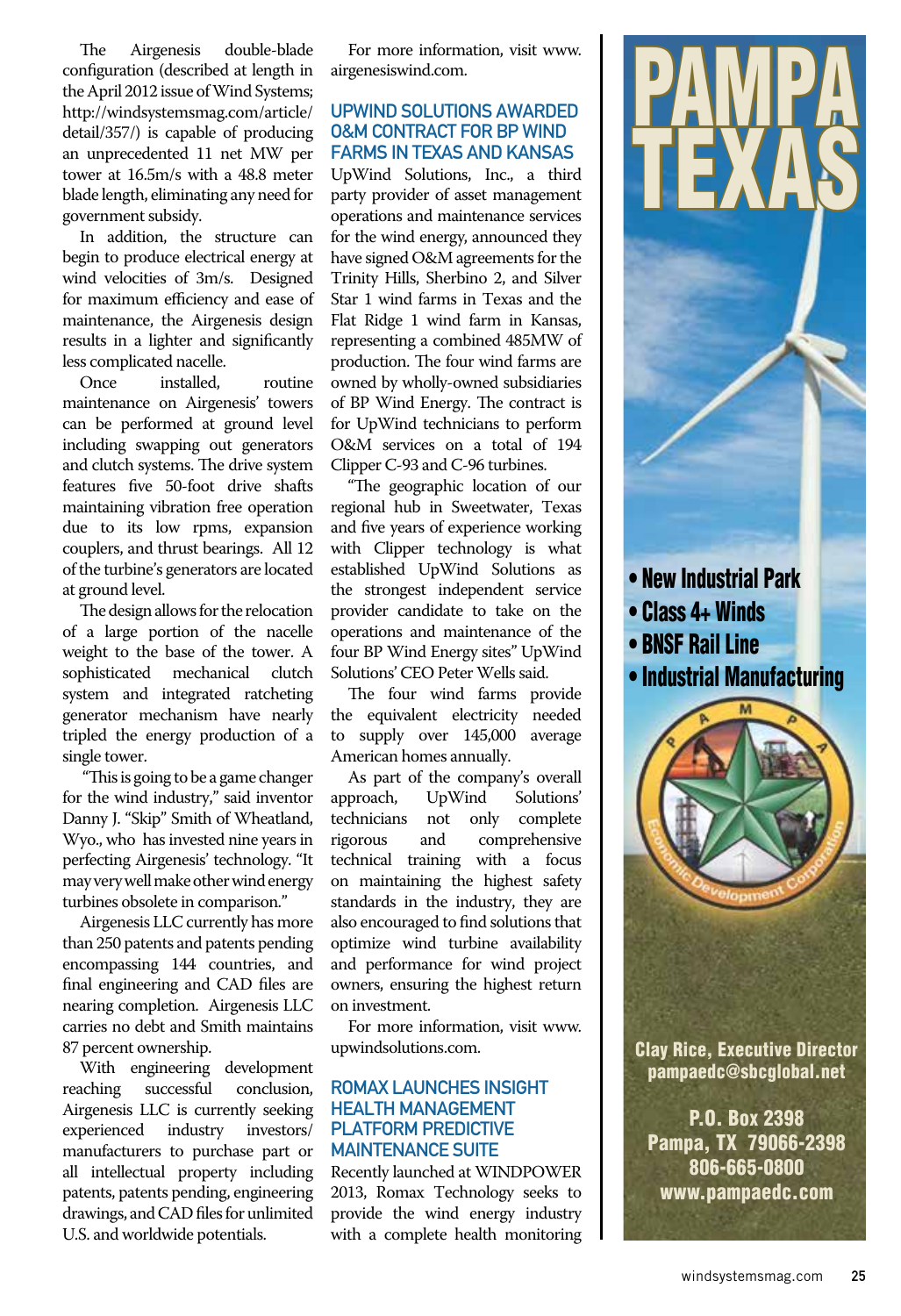service suite with the InSight Health Management Platform predictive maintenance suite. Following on the heels of its April 2012 software launch, the company now offers comprehensive health monitoring services for a full lifecycle management approach.

InSight leverages Romax's work over the last two decades in drivetrain design, analysis, monitoring and operations and maintenance technical services for onshore and offshore wind farms.

At present, there are many data sources and analytical capabilities, available to monitor different aspects of the drivetrain such as the gearbox and bearings for conditions such as vibration, oil analysis, wind direction and temperature. Romax's world-leading software and services allow a combination of multi-source data to be unified on a single intuitive software platform. When combined with engineering consultancy and turbine maintenance services to ensure optimum turbine reliability and health, Romax provides maximum flexibility and helps mitigates risk.

This launch signifies the continuous development of InSight in response to an increasing industry need to monitor more than just the drivetrain. This means that failures will be detected up to six months in advance, allowing for preventative correction, rather than a costly, complete deterioration of the components.

Based on over two decades of operating in the industry, Romax has recognized a trend in the phases of wind farm health management maturity and has loosely segmented these phases into three groups - "fire-fighting", "managed" and "predictive." The InSight solution enables wind farm owners and operators to evolve from 'fire-fighting' through to managed and ultimately to an optimum state of predictive maintenance. The benefits of this are that operating costs are significantly reduced, maintenance and investment planning improved and revenue and energy generation is increased.

"This latest version of the InSight software combined with our engineering service team will change the way you view your turbine's health" Romax CEO Dr. Peter Poon said. "We are expanding the value and breadth of knowledge we can provide to our customers through an advanced and integrated system approach that works openly with your existing systems. With our expert engineering knowledge and visibility of turbine health, we can recognize warning signs early enough to reduce downtime, and costs to optimize reliability."

For more information, visit [www.romaxtech.com.](http://www.romaxtech.com)

#### GL Renewables Certification publishes new CMS certification guideline

GL Renewables Certification has published its new "Guideline for the Certification of Condition Monitoring Systems for Wind Turbines." This guideline was compiled in cooperation with its Wind and Marine Energy Committee. The new guideline, presented at WINDPOWER 2013, covers the most important requirements for the development, installation and operation of condition monitoring systems.

Obtaining economical wind turbine operations is vital in light of initial wind farm development costs. Operators and manufacturers aim to achieve wind turbine availability of more than 97 percent. In order to reduce unplanned downtime, increase availability and to reduce maintenance costs, continuous condition monitoring of wind turbines is indispensable.

The updated guideline reflects the latest developments of condition monitoring systems for wind turbines and future requirements.

"Currently almost all condition monitoring systems are operating independently from the control system and almost exclusively the drive train is monitored," GL RC CMS expert Dr. Karl Steingroever said. "Future condition monitoring systems will be partly or fully integrated into the control system and include the monitoring of the entire wind turbine. In tsxhis context the definition of interfaces between the systems is playing a major role."

GL RC's guidelines and technical notes are discussed in its Wind and Marine Energy Committee before publication. The Wind and Marine Energy Committee represents the relevant groups in the field of wind energy. The members of the committee are drawn from public authorities, wind turbine and component manufacturers, engineering consultants, institutes, universities, technical associations and insurance companies.

[For more information, visit www.gl-group.com/en/](http://www.gl-group.com/en/certification/renewables/) certification/renewables/.

#### Women of Wind Energy Annual Luncheon recognizes honorees

The winners of the Women of Wind Energy (WoWE) Awards were announced May 8 at the annual luncheon held at WINDPOWER 2013. The awards spotlight both prominent industry professionals as well as up-andcoming next generation of leaders.

WoWE continued its tradition of bestowing the "Women of Wind Energy Champion" award on a recipient who has repeatedly gone above and beyond to encourage and support the career development of women in the wind energy sector. All three winners provide examples of achievement, creativity and courage.

"Highlighting and recognizing the stories of incredible women and men like this year's WoWE Annual Award winners is critical not only to recognizing and appreciating their successes but also to help other women in the sector see role models and new career pathways," said Kristen Graf, WoWE Executive Director.

2013 WoWE Award Recipients:

• Champion Award—Ian Baring-Gould, Senior Mechanical Engineer at the National Renewable Energy Laboratory, received WoWE's Champion Award. This newest award seeks to honor an individual who has significantly contributed to the advancement of women in the field of renewable energy through mentoring and professional development that goes beyond expectations as well as advocating for work place practices that